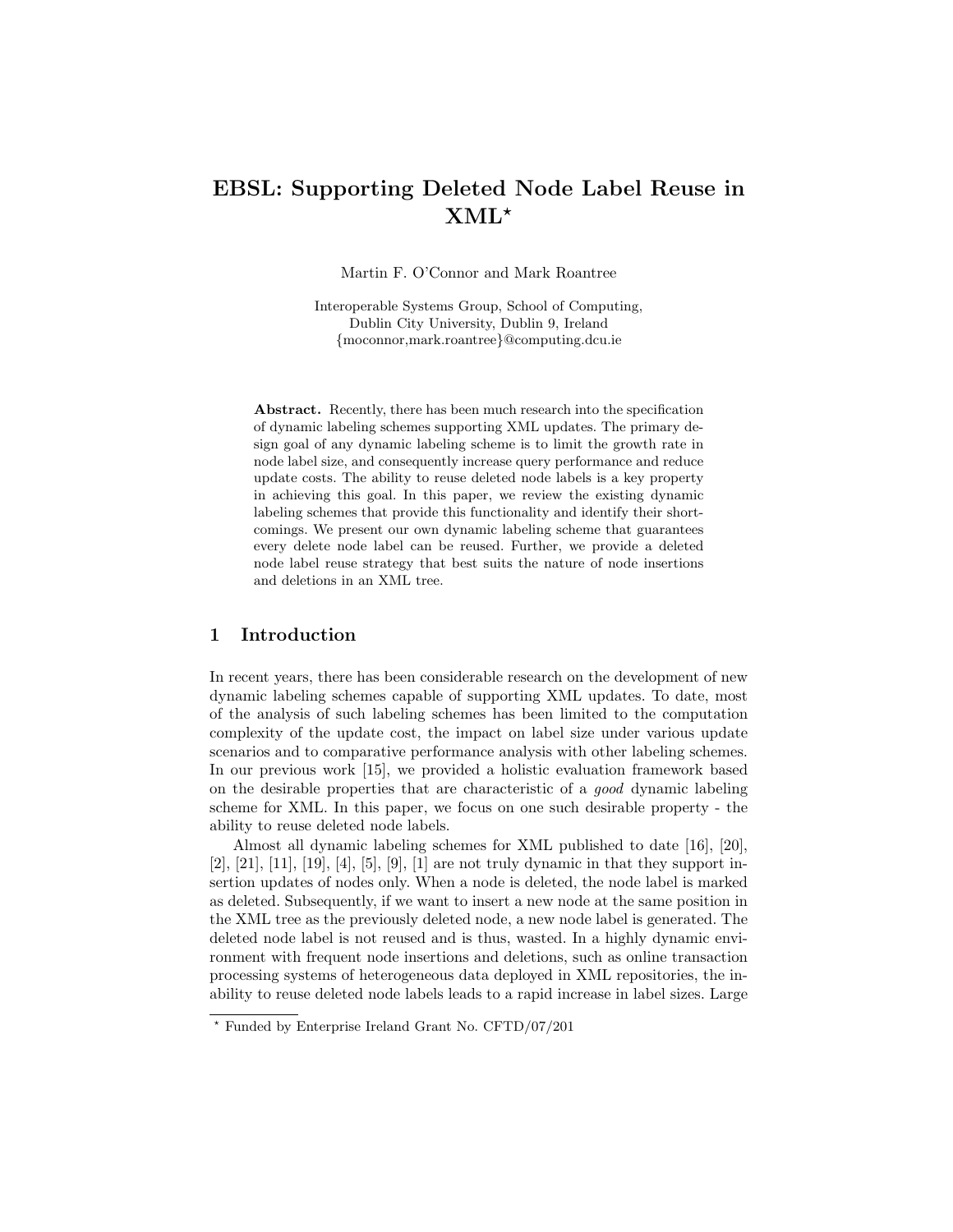node label sizes result in slower label comparison operations and consequently to slower query evaluations and slower update performance.

To incorporate deleted node label reuse as a property of a dynamic labeling scheme, is not a trivial task. Between any two consecutive nodes, there may have been an arbitrary number of node deletions. The ability to detect, identify and reclaim a deleted node label must be provided from the information encoded in the label alone. The labeling scheme may not rely on external indices to keep track of nodes as they are deleted and inserted. Furthermore, it is not sufficient to reclaim deleted node labels simply because they exist. A deleted node label may be longer in size than a newly generated label. In such scenarios, it is preferable to generate and insert the smaller node labels first and to only reuse the larger labels when no smaller labels are available. Consequently, it is necessary to identify the deleted label and determine the size of the deleted label in order to determine if it is suitable for reuse in the current scenario. All of this functionality must be provided from the information encoded in the labels alone while maintaining document order and guarantying that all nodes labels are unique throughout the XML tree whether they are newly generated or recently reused.

Contribution. In this paper, we present our new dynamic labeling scheme called Enhanced Binary String Labeling (EBSL) that provides full support for the reuse of deleted node labels during insertion operations. EBSL does not require the relabeling of existing nodes nor the recalculation of any values when inserting new nodes in an XML tree. To the best of our knowledge, EBSL is the only dynamic labeling scheme which guarantees that every deleted node label can be reused. Finally, EBSL supports a deleted label reuse strategy that best suits the nature of node deletions and node insertion in an XML tree.

This paper is structured as follows: in  $\S$ , we review the three dynamic labeling schemes that claim to support deleted node label reuse. In §3, we present our new dynamic labeling scheme, namely EBSL, and the underlying properties that facilitate deleted node label reuse. These properties ensure every deleted node label can be reused and the size of the reclaimed label can always be determined from the neighboring labels. In §4, we present our algorithms which perform the detection, identification and selection of the appropriate deleted node label for reuse. Finally in §5, our conclusions are presented.

## 2 Related Research

Several surveys have been performed that provide an overview and analysis of the principle dynamic labeling schemes for XML proposed to date [17], [6], [18], [15]. To the best of our knowledge, there are only three published dynamic labeling schemes for XML that support the reuse of deleted node labels while maintaining document order [12], [8], [13].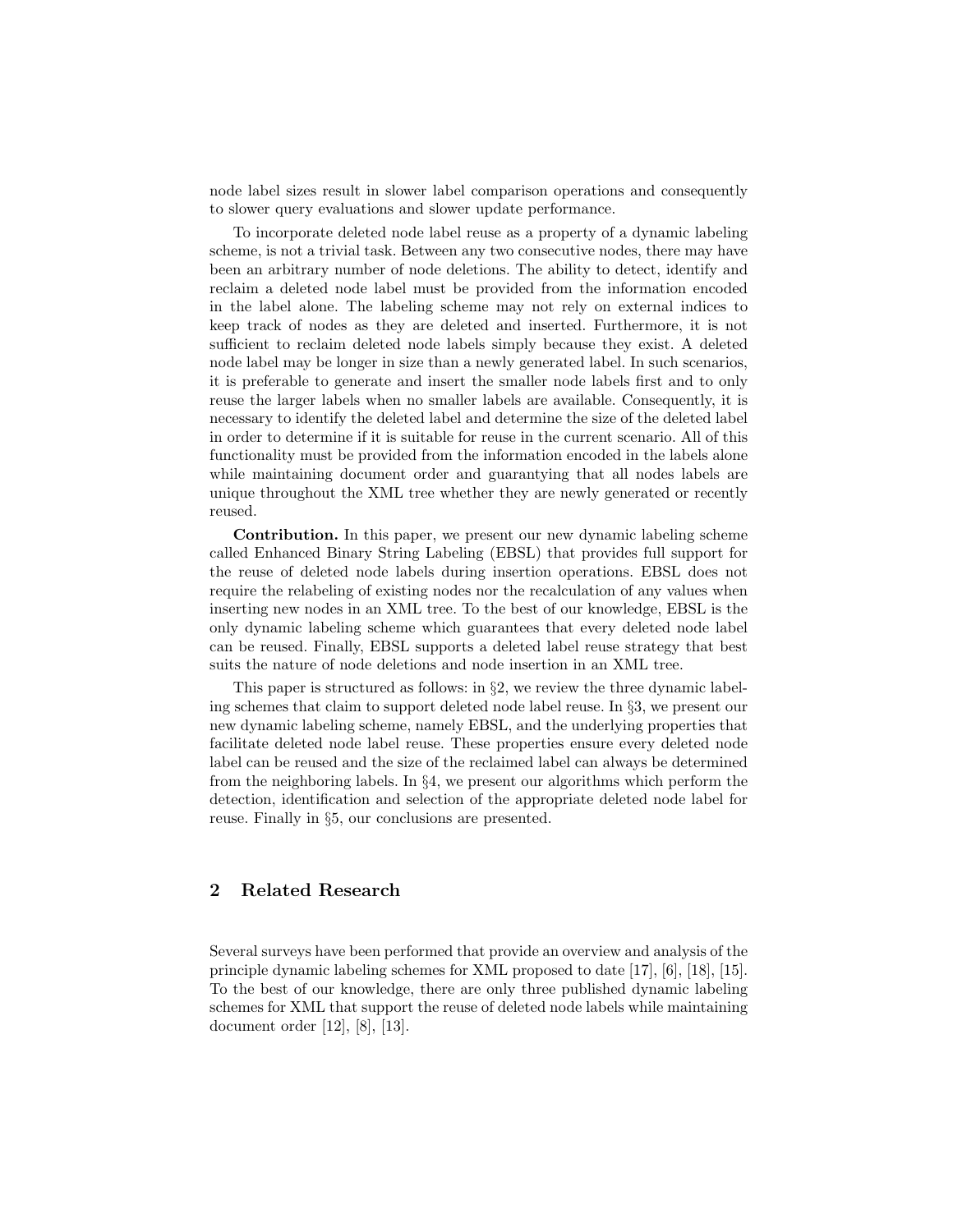

Fig. 1. Reusing a deleted node label in a QED labeled tree.

## 2.1 Extended QED Labeling Scheme

The Extended QED labeling scheme [12] uses a quaternary code to encode node labels. Four numbers 0, 1, 2 and 3 are used in the code and each number is stored with two bits; i.e.: 00, 01, 10, 11. However, the number 0 is reserved as a separator and the remaining numbers 1, 2 and 3 are used to encode the node labels. The authors provide an algorithm AssignInsertedCodeWithReuse to extend the QED labeling scheme to support the reuse of deleted node labels and the algorithm has the property of always selecting the smallest deleted node label available.

Consider an XML tree which has been initially labeled with 16 nodes. The first 6 nodes are illustrate in Fig. 1. Now delete the first two nodes  $a$  and  $b$ . Insert a new node  $q$  before the current leftmost node  $c$ . According to algorithm AssignInsertedCodeWithReuse, the new node  $g$  will be assigned the label 112. The smallest deleted label (12) of node b was not reused.

Perhaps a more significant problem with algorithm AssignInsertedCodeWit hReuse is that the same label is assigned to two different nodes. Consider an XML tree which has been initially labeled with 16 nodes. The first 4 nodes (a, b, c and d) are illustrated in Fig. 2. Insert a new node  $g$  to the left of the current leftmost node  $a$ . Then insert a new node  $h$  between node g and node  $a$ . The new node  $h$  will be assigned the label 1112. But this label has already been assigned to node g. The assignment of the same node label to two different nodes violates the properties of unique node identity as required by the XPath data model.

#### 2.2 Improved Binary String Labeling Scheme

In [8], the authors propose a dynamic labeling scheme called IBSL (Improved Binary String Labeling) which supports node updates without the need to relabel Binary String Labeling) which supports node updates without the need to relabel<br>existing nodes. IBSL, an extension of their earlier work [7], is a binary string



Fig. 2. Duplicate label assignment in a QED labeled tree.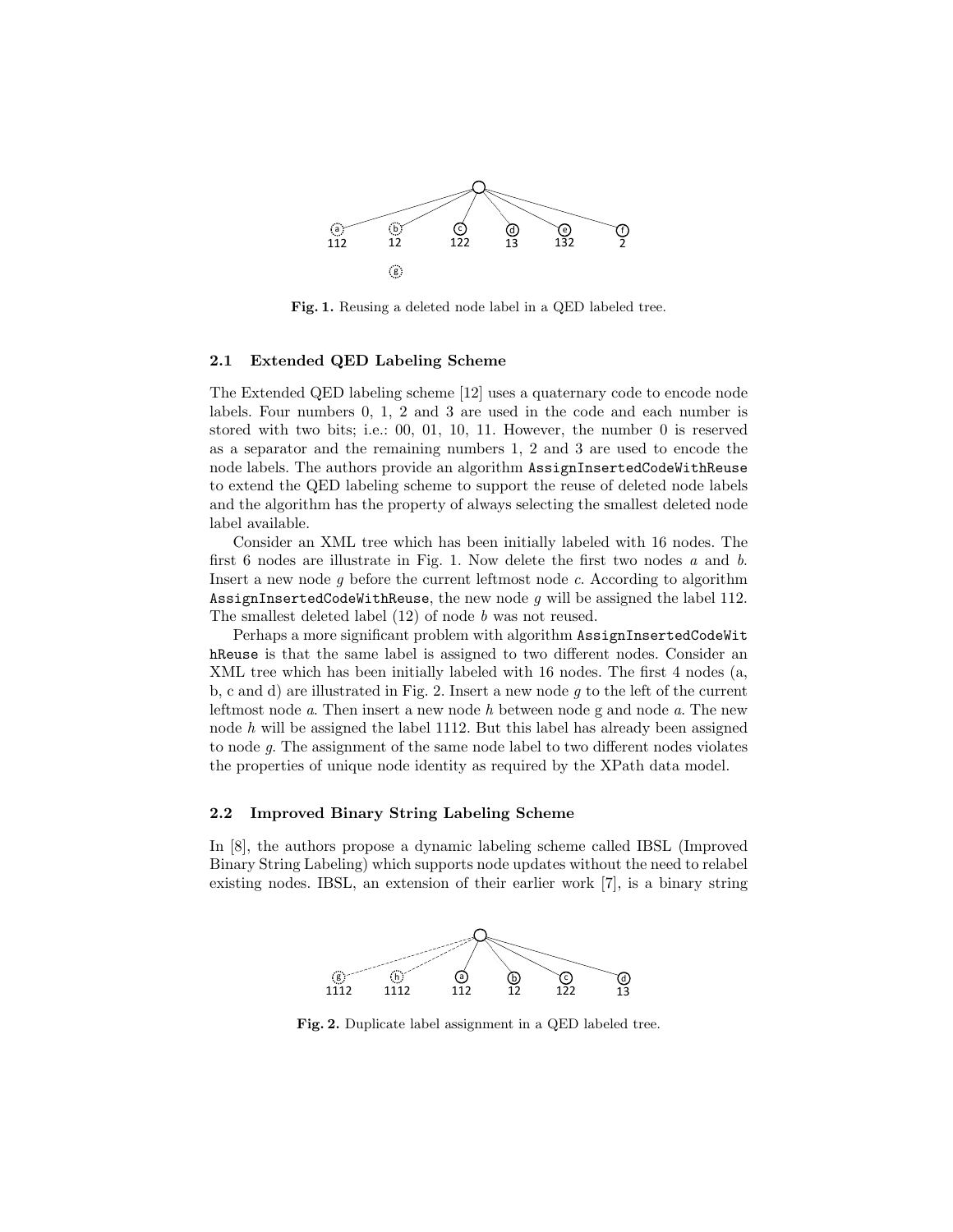

Fig. 3. IBSL Labeled XML tree.

prefix-based labeling scheme and introduces new insertion algorithms to permit the reuse of deleted node labels in their original position. Fig. 3 illustrates an IBSL labeled XML Tree, the dotted circles indicating newly inserted nodes in an existing tree.

In  $[8]$ , the authors present an algorithm (Algorithm 3) to insert a new node label with the smallest length between two adjacent node labels. The algorithm is designed to process three generic cases: inserting a new leftmost node (case 1); inserting a new node between two adjacent nodes (case 2); and finally inserting a new rightmost node (case 3). The second case of inserting a new node between two consecutive nodes is broken down further into 3 subcases. Thus, five distinct case scenarios are presented in all. However, it can be shown that the algorithm fails to reuse deleted labels in four of these scenarios. We will highlight two of these now.

A comment on the convention we use is necessary at this point. Every node insertion is considered to be an insertion between two consecutive nodes.  $N_{left}$ is the node label on the left,  $N_{right}$  is the node label on the right, and  $N_{left}$  is lexicographically less than  $N_{right}$ . When inserting a new node to the right of the current rightmost node,  $N_{left}$  is said to be not empty and  $N_{right}$  is empty. The new node to be inserted is referred to as  $N_{new}$ . In our algorithms, we use the symbol ⊕ to denote the concatenation of two binary strings.

Case 1: : Inserting a new node to the left of the current leftmost node. Consider an XML tree which has been initially labeled with just two nodes a and b. Insert the following new nodes in the order they are listed: node  $c$  and node  $d$ , as illustrated in Fig. 4. Delete node  $c$  (the current leftmost node is now node as inustrated in Fig. 4. Defect node c (the current leftmost node is now node d). Finally, insert a new node c to the left of the current leftmost node d. Node



Fig. 4. Case 1 and 3: Inserting a new leftmost node and new rightmost node after a node deletion.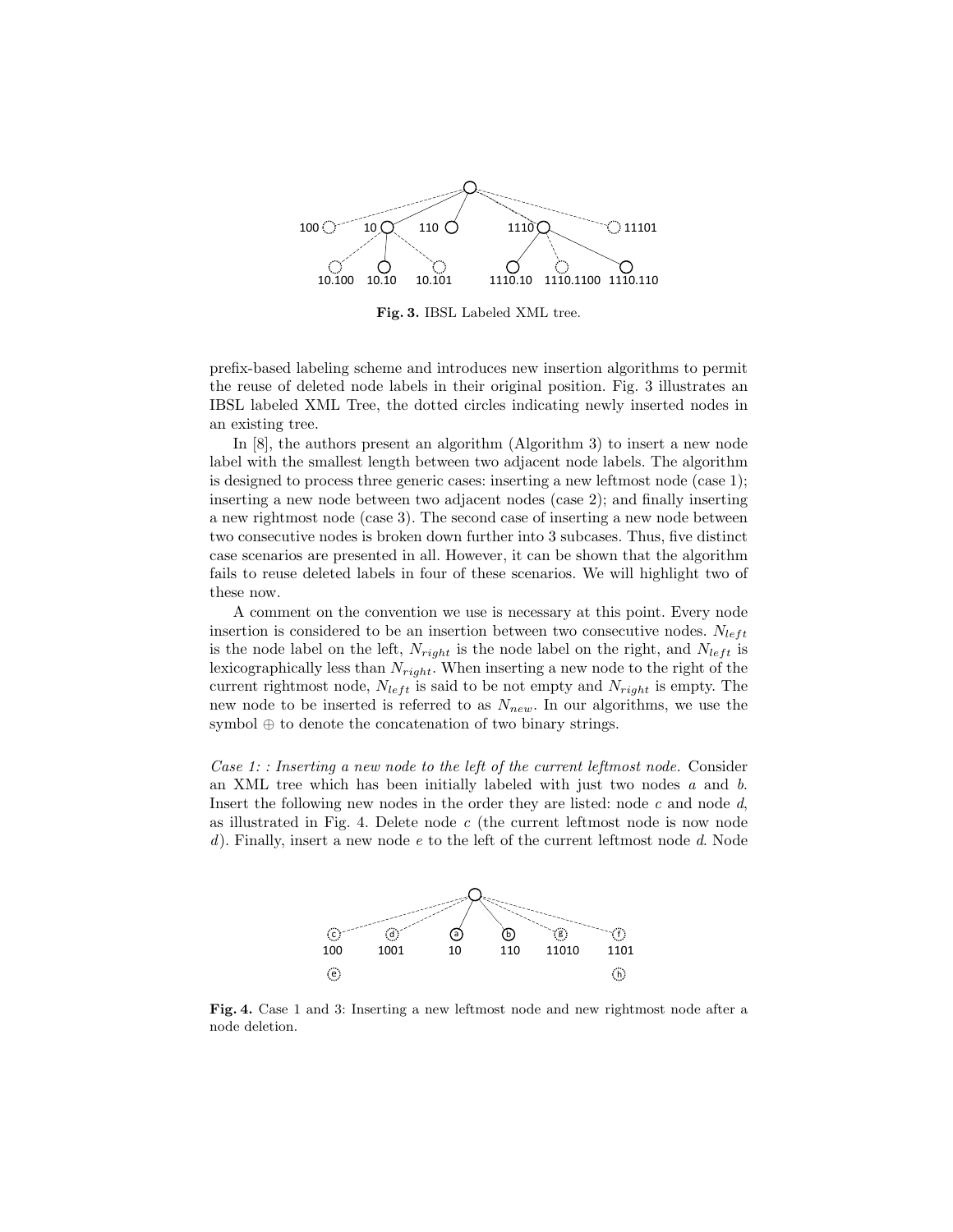label e is assigned the label 10010 and not assigned the deleted label of node c (100). Thus, algorithm 3, case 1 did not reuse the deleted node label.

Case 3: : Inserting a new node to the right of the current rightmost node. Consider an XML tree which has been initially labeled with just two nodes a and b. Insert the following new nodes in the order they are listed: node f and node  $q$ , as illustrated in Fig. 4. Delete node  $f$  (the current rightmost node is now node  $g$ ). Finally, insert a new node  $h$  to the right of the current rightmost node  $g$ . Node label  $h = 110101$ . There is a typographical error in case 3 [8]. However, there is a clear symmetry between case 1 and case 3 and we surmise the authors meant to write that  $N_{new}$  should be lexicographically greater than  $N_{left}$ . In either case,  $N_{new}$  does not reuse the deleted node label that belonged to node f (1101).

#### 2.3 V-CDBS Labeling Scheme.

To the best of our knowledge, there is only one published dynamic labeling scheme, called V-CDBS [13], that supports the reuse of deleted node labels. V-CDBS is a binary string dynamic labeling scheme. Referring to the authors illustrated example of V-CDBS codes in Table 2 in [13] and using their algorithm 3 AssignMiddleBinaryStringWithSmallestSize [13], when  $N_{left}$ =0001 and  $N_{right}=001$ , inserting a new node will result in  $N_{new}=0001011$ . The valid label with the smallest size and lexicographically ordered between  $N_{left}$  and  $N_{right}$  is 00011 and is not reused.

The algorithm AssignMiddleBinaryStringWithSmallestSize can never gu arantee to always select the middle binary string with the smallest size due to the intrinsic properties of the assign initial labels algorithm employed by the V-CDBS labeling scheme. The V-CDBS assign initial labels algorithm is presented as algorithm 2 in [13]. It adopts a recursive divide-and-conquer approach whereby given N nodes to label, it first identifies and labels the middle node between 0 and N. The middle node is then used to divide the search space and the algorithm continues recursively. The middle node is selected using the formula:  $\text{middle}(\text{start}, \text{end}) = \text{round}(\text{start} + (\text{end} - \text{start})/2)$ . The first node is assumed to begin at position zero and consequently the round function guarantees that every node from 1 to N will be labeled. For example, middle $(0,4)$  = round $(0, 1)$  $+(4-0)/2) = 2$ . However, middle $(0,3) = \text{round}(0 + (3-0)/2) = 2$  also. The use of the round function introduces an approximation function into the V-CDBS assign initial labels algorithm. Thus, the V-CDBS labels are not assigned in a deterministic manner. In other words, the label value of node  $n$  is not and cannot be determined solely from the label values of node  $n+1$  or node  $n-1$ . The V-CDBS encoding algorithm can guarantee lexicographical order but cannot guarantee the accurate calculation of the size of a node label  $n$  or indeed the label  $n$  itself, based solely on the node labels adjacent to node  $n$ . It follows that when node  $n$  is deleted, the V-CDBS labeling scheme cannot guarantee the accurate calculation of the deleted node label  $n$  (and its size), and consequently cannot guarantee that the deleted node label n will be reused.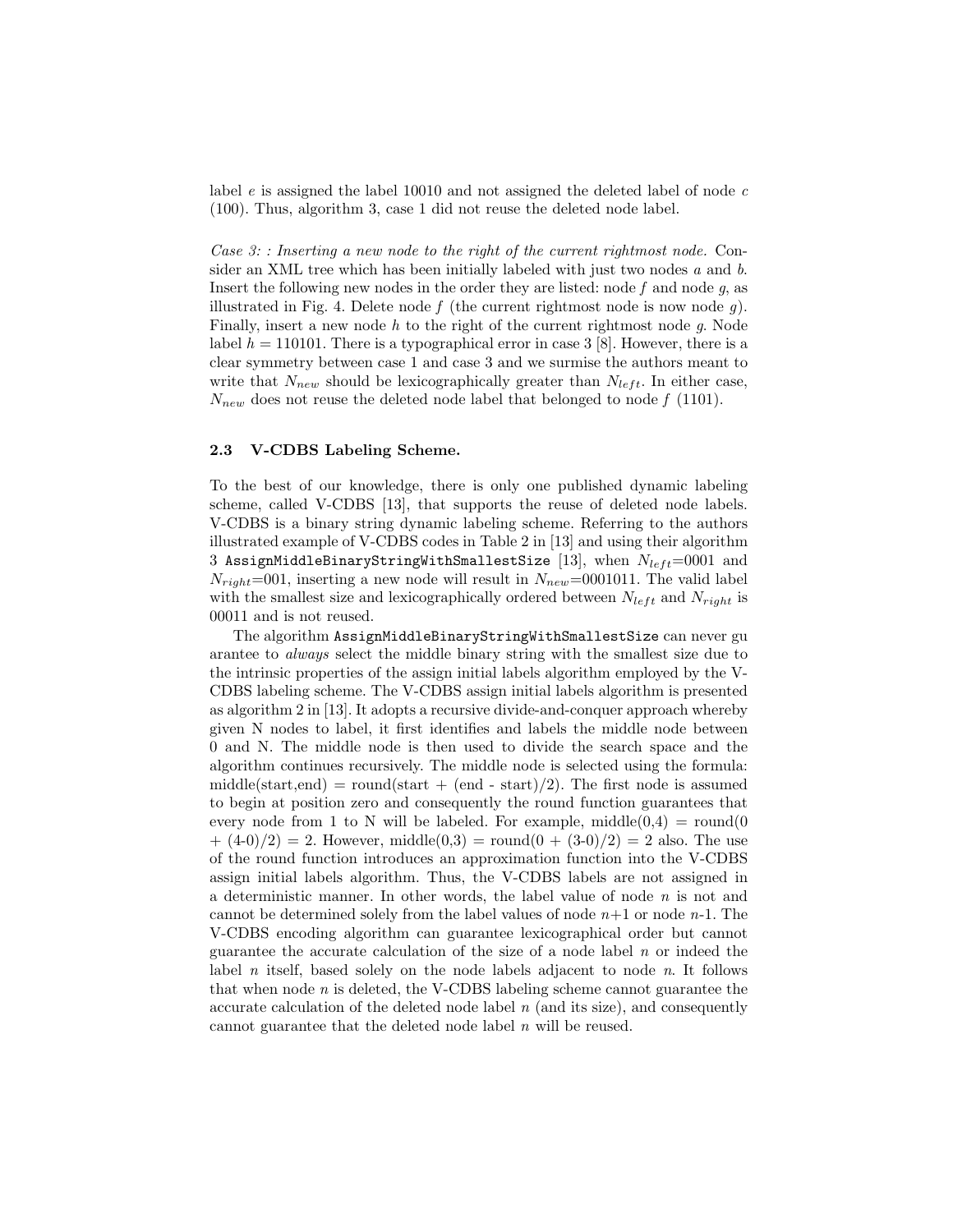## 3 Enhanced Binary String Labeling Scheme (EBSL)

In this section, we introduce our new dynamic labeling scheme for XML called the Enhanced Binary String Labeling scheme (EBSL). EBSL is based on the IBSL labeling scheme. EBSL does not require the relabeling of existing nodes nor the recalculation of any values when inserting new nodes in an XML tree. EBSL fully supports the reuse of deleted node labels when inserting new nodes into positions that previously contained deleted nodes. EBSL guarantees that every deleted node label can be reused. That is to say, there are no (simple or complex) insertion/deletion scenarios that will result in a deleted node label remaining unused when it would be appropriate to reuse that label. EBSL may be deployed using the prefix-based approach and thus, support ancestor-descendant, parent-child and sibling-ordered XPath evaluations. Finally, EBSL supports a deleted label reuse strategy that best suits the nature of node deletions and insertions in an XML tree. Conceptually, the construction of a dynamic labeling scheme for XML (that permits the reuse of deleted nodes labels) may be viewed as a three stage process:

- 1. The AssignInitialLabels stage.
- 2. The SimpleInsertion stage.
- 3. The InsertionWithDeletedLabelReuse stage.

Before we present the algorithms facilitating the construction process, it is necessary to introduce our customized definition of lexicographical order, a key property facilitating the reuse of deleted node labels.

#### 3.1 Lexicographical Order

EBSL compares node labels using lexicographical order and not numerical order. Our customized definition of lexicographical order differs from existing approaches  $[10]$ ,  $[6]$ ,  $[14]$ ,  $[3]$ ,  $[21]$ ,  $[7]$ ,  $[13]$  and is also different to the definition employed by the IBSL labeling scheme [8].

**Definition 1.** (Lexicographical order  $\prec$ ) Given two consecutive binary strings  $S_{left}$  and  $S_{right}$  (S<sub>left</sub> represents the left binary string,  $S_{right}$  represents the right binary string),  $S_{left}$  is said to be lexicographical equal to  $S_{right}$  iff they are exactly the same.  $S_{left}$  is said to be lexicographically less than  $S_{right}$  ( $S_{left} \prec$  $S_{right}$ ) iff

- 1. the lexicographical comparison of  $S_{left}$  and  $S_{right}$  is bit by bit from left to right. If the current bit of  $S_{left}$  is 0 and the current bit of  $S_{right}$  is 1, then  $S_{left} \prec S_{right}$  and stop the comparison, or
- 2.  $len(S_{left})$  <  $len(S_{right})$ ,  $S_{left}$  is a prefix of  $S_{right}$ , the first extra bit of  $S_{right}$  $= 1$  (i.e.: substring( $S_{right}$ , len( $S_{left}$ )+1, len( $S_{left}$ )+1) = 1), then  $S_{left} \prec$  $S_{right}$  and stop the comparison, or
- 3. len( $S_{left}$ ) > len( $S_{right}$ ),  $S_{right}$  is a prefix of  $S_{left}$ , the first extra bit of  $S_{left}$  $= 0$  (i.e.: substring( $S_{left}$ , len( $S_{right}$ )+1, len( $S_{right}$ )+1) = 0), then  $S_{left} \prec$  $S_{right}$  and stop the comparison.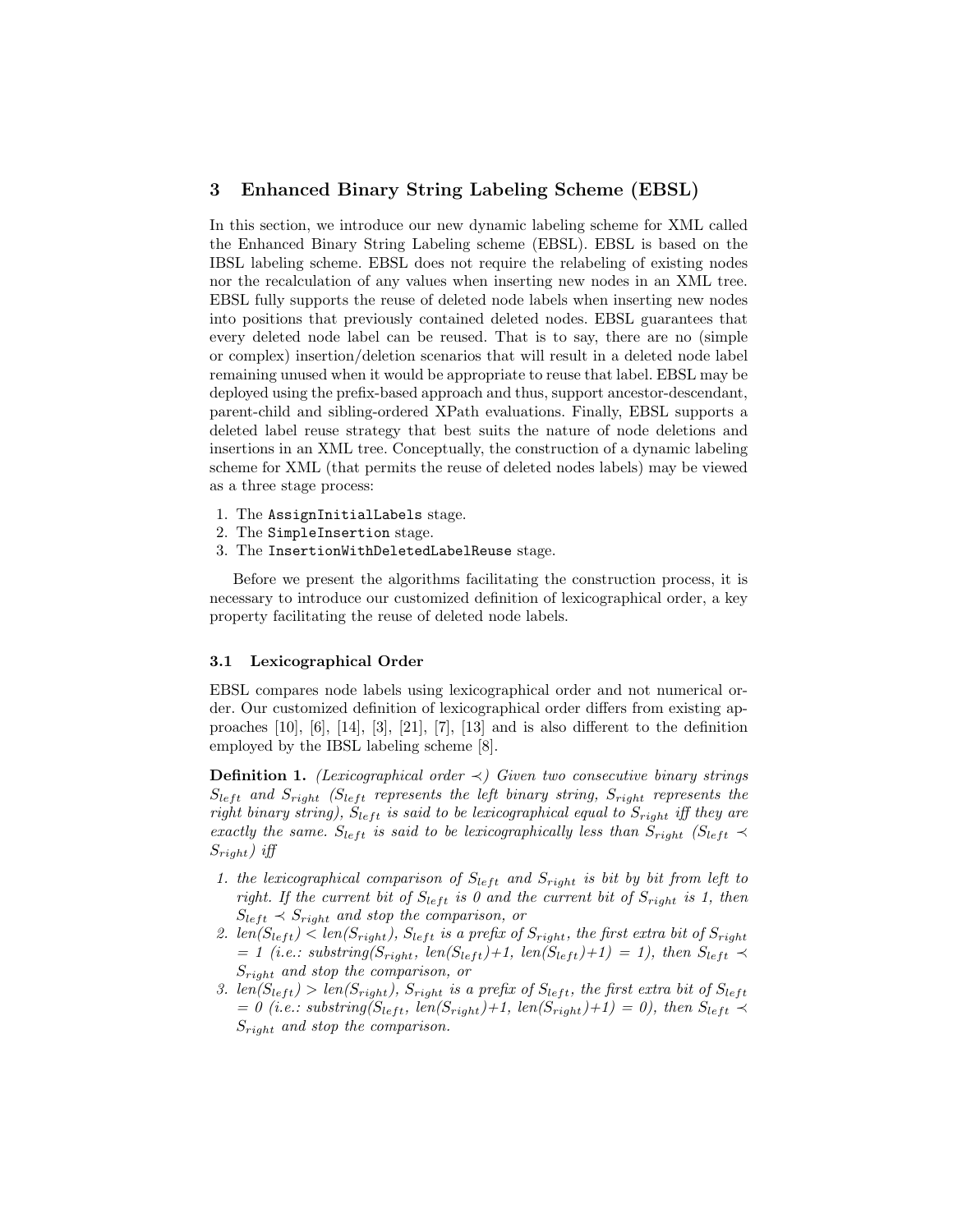

Fig. 5. An EBSL tree labeled using the AssignInitialLabels algorithm.

The conventional definition of lexicographical order defines a prefix string to be always lexicographically less than the larger string beginning with that prefix (e.g.:  $110 \le 11001$ ). In our definition of lexicographical order, (condition 3) the larger string containing the prefix is lexicographical less than the prefix string if and only if the subsequent bit immediately after the prefix in the larger string is a 0 bit (e.g.: 11001  $\prec$  110). Conversely, (condition 2) the larger string containing the prefix is lexicographical greater than the prefix string if and only if the subsequent bit immediately after the prefix in the larger string is a 1 bit  $(e.g.: 110 \prec 11010).$ 

#### 3.2 The Assign Initial Labels Algorithm

The EBSL AssignInitialLabels encoding algorithm is the same as the IBSL AssignInitialLabels algorithm [8] and thus is not detailed here. The algorithm takes as input a parent node, and assigns a unique label to every child node of the parent. The first child is always assigned the self label 10. Thereafter, all subsequent children are deterministically labeled such that the self label of child i is the computed as the concatenation of a 1 bit and the self-label of child  $i$ . 1. The algorithm may be applied recursively to the XML tree to assign labels to every node in the tree. An example of an EBSL labeled tree is illustrated in Fig. 5.

**Definition 2.** (Rlabel) A node label with the properties of a label assigned by the  $\texttt{AssignInitialLabels}$  algorithm is denoted as an  $\Re \texttt{label}$ . The properties that uniquely characterize an  $\Re$ label are:

- 1. The node label begins with a prefix binary string consisting of one or more consecutive 1 bits, and
- 2. The node will contain a single 0 bit and this 0 bit will be the last bit in the node label.

Every node label assigned by the AssignInitialLabels algorithm is an  $\Re label$ . Definition 2 defines the unique characteristics of an  $\Re label$ . Examples of an  $\Re label$  are 10, 110, 1110, 11110, 111110 and so on. All  $\Re label$  node labels are lexicographically greater than the first child label 10.  $\Re label$  node labels will always and only ever be assigned when inserting a new node to the right of the current rightmost node. The ability to identify a node label with the properties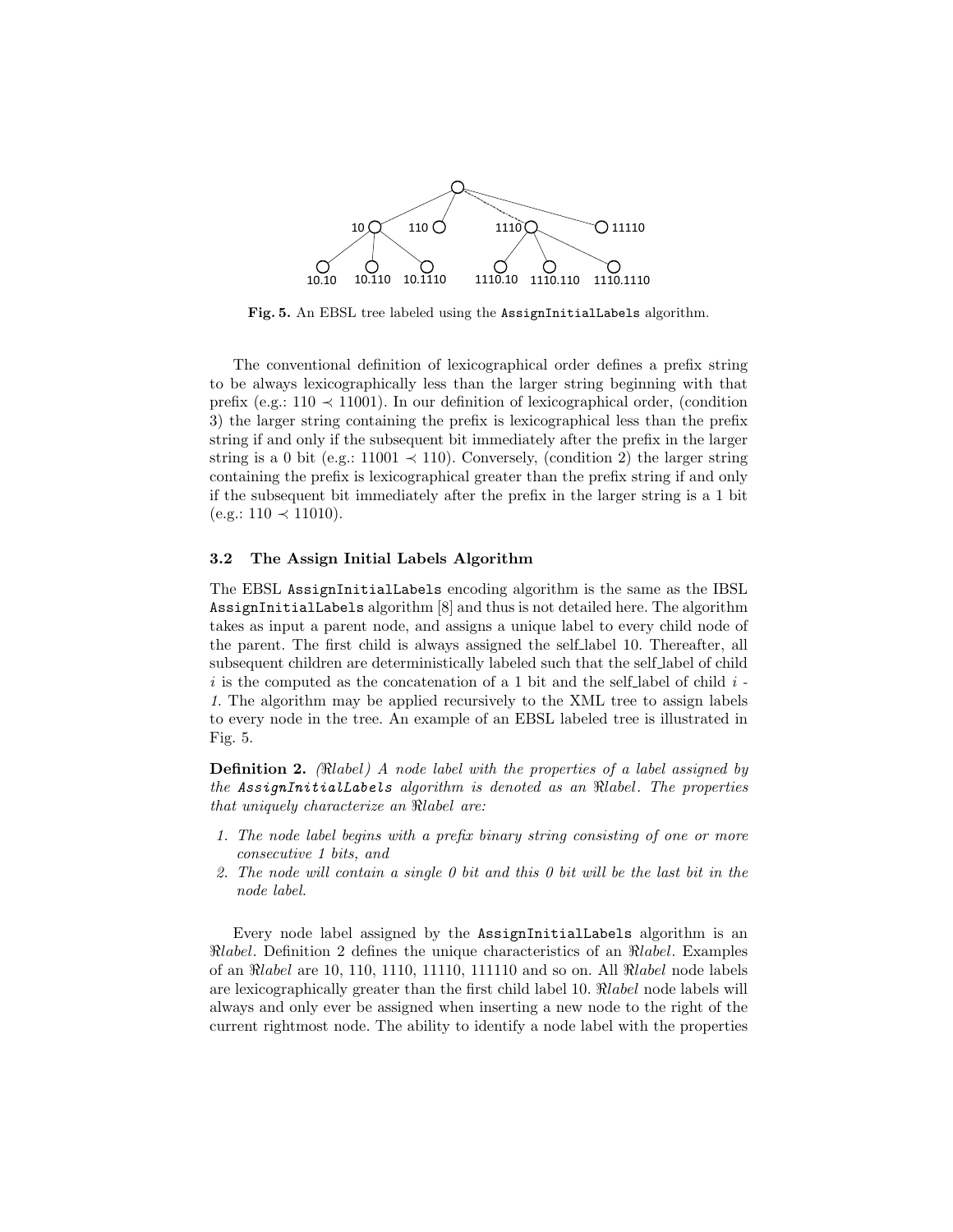Algorithm 1: Simple Insertion Algorithm

|                  | <b>input</b> : left self-label $N_{left}$ , right self-label $N_{right}$<br><b>output</b> : New self-label $N_{new}$ such that $N_{left} \prec N_{new} \prec N_{right}$                                                                                       |  |  |  |
|------------------|---------------------------------------------------------------------------------------------------------------------------------------------------------------------------------------------------------------------------------------------------------------|--|--|--|
| $\mathbf{1}$     | begin                                                                                                                                                                                                                                                         |  |  |  |
|                  | Case 1: $N_{left}$ is empty but $N_{right}$ is not empty                                                                                                                                                                                                      |  |  |  |
|                  | $3\begin{array}{l} \end{array} \left\{ \begin{array}{l} \text{\emph{{\small\textbf{A}}}} \text{ insert a new node before the current leftmost node.}\\ N_{new} \longleftarrow N_{right} \oplus 0 \ ; \end{array} \right.$<br>$*$                              |  |  |  |
|                  | $// \oplus$ means concatenation.                                                                                                                                                                                                                              |  |  |  |
|                  | 4   Case 2: $N_{left}$ is not empty but $N_{right}$ is empty                                                                                                                                                                                                  |  |  |  |
|                  | /* Insert a new node after the current rightmost node.<br>$*′$                                                                                                                                                                                                |  |  |  |
|                  | $\begin{array}{c c} & \text{/* Insert a new node} \\ 5 & & N_{new} \longleftarrow 1 \oplus N_{left}; \end{array}$                                                                                                                                             |  |  |  |
|                  | 6 Case 3: $N_{left}$ is not empty and $N_{right}$ is not empty                                                                                                                                                                                                |  |  |  |
|                  | $*′$                                                                                                                                                                                                                                                          |  |  |  |
|                  | 7<br>1997<br>1997<br>1997<br>1997<br>1997<br>1997<br>1997<br>1997<br>1997<br>1997<br>1997<br>1998<br>1999<br>1998<br>1999<br>1999<br>1999<br>1999<br>1999<br>1999<br>1999<br>1999<br>1999<br>1999<br>1999<br>1999<br>1999<br>1999<br>1999<br>1999<br>1999<br> |  |  |  |
|                  | $\textbf{else if } (len(N_{left}) > len(N_{right})) \textbf{ then } N_{new} \longleftarrow N_{left} \oplus 1;$                                                                                                                                                |  |  |  |
| <sub>9</sub> end |                                                                                                                                                                                                                                                               |  |  |  |

of an Rlabel is a key requirement in order to guarantee that every node label can be reclaimed and reused in the face of arbitrary nodes insertions and node deletions.

#### 3.3 The Simple Insertion Algorithm

Algorithm 1 is the EBSL SimpleInsertion label encoding algorithm. The algorithm takes as input two node labels,  $N_{left}$  and  $N_{right}$ , and generates a new node label  $N_{new}$  such that  $N_{left} \prec N_{new} \prec N_{right}$ . The SimpleInsertion algorithm assumes no nodes have been deleted in the XML tree. This assumption is important so as to permit the clear specification of the rules governing the creation of a new node label when inserted between two existing consecutive node labels (and when no deleted labels are available to be reused).

It should also be noted that although cases 1 and 3 of our SimpleInsertion algorithm is the same as the IBSL simple insertion algorithm, case 2 is different. Concerning case 2, the IBSL simple insertion algorithm assigns  $N_{new} = N_{left}$  $\oplus$  1. Our SimpleInsertion algorithm case 2 assigns  $N_{new} = 1 \oplus N_{left}$ . This change fundamentally distinguishes the EBSL labeling scheme from the IBSL labeling scheme in a dynamic scenario, because new node insertions to the right of the current rightmost node will now end in a 0 bit, and not a 1 bit. This will directly influence lexicographical order evaluations and consequently the label values of new node inserted after the rightmost node. Algorithm 1 case 1 introduces a new category of labels called *llabel*.

**Definition 3.** ( $\ell$ label) A node label with the properties of a label assigned by Case 1 of the SimpleInsertion algorithm (algorithm 1) is denoted as an  $llabel$ . The properties that uniquely characterize an  $\ell$ label are:

- 1. The node label begins with a single 1 bit, and
- 2. All subsequent bits in the node label consists of a sequence of two or more consecutive 0 bits.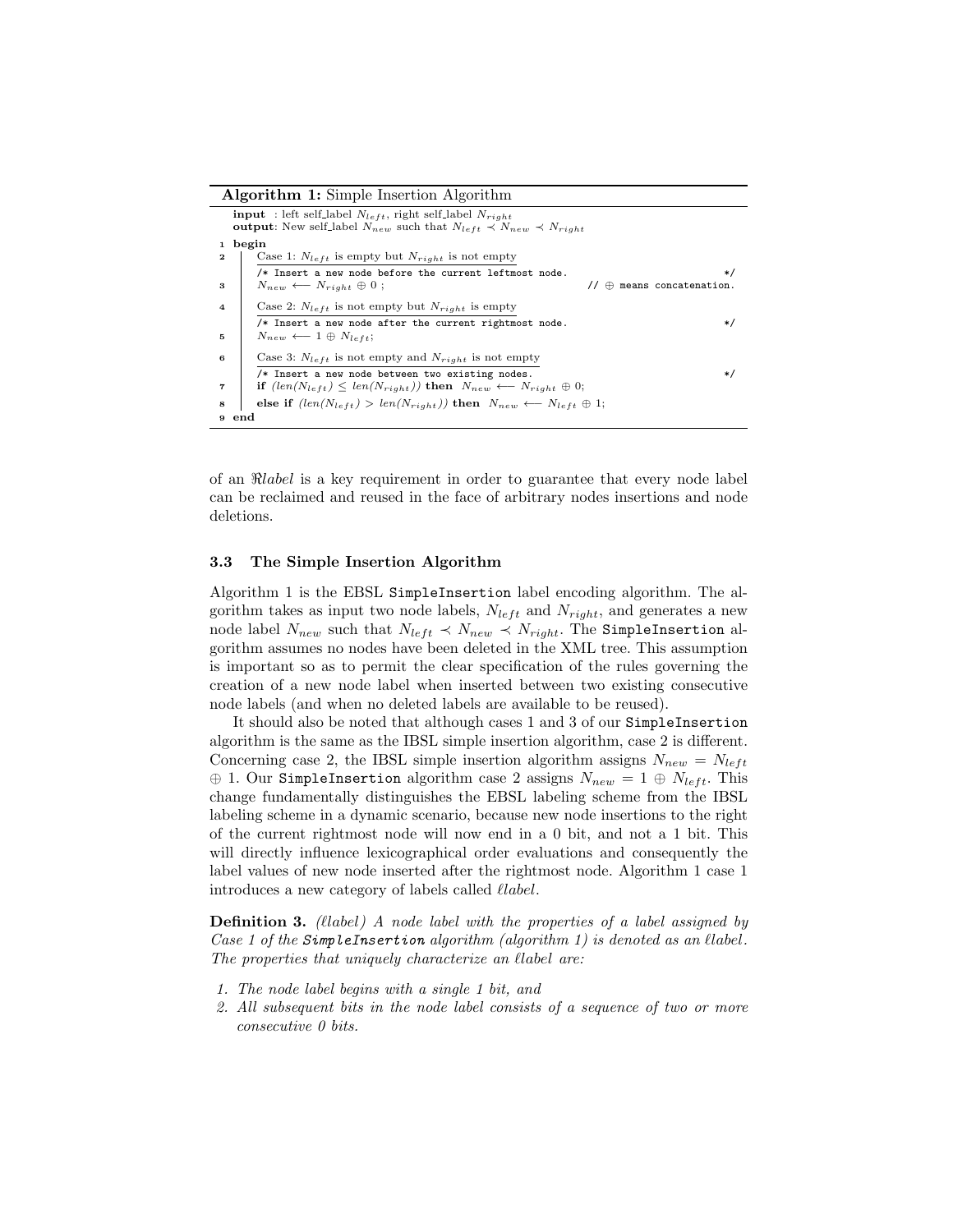

Fig. 6. An EBSL labeled tree with new nodes inserted (dotted circles) using the SimpleInsertion algorithm (algorithm 1).

Examples of an  $\ell$ label are 100, 1000, 10000, 100000, 1000000 and so on. All  $\ell label$  node labels are lexicographically less than the first child node 10.  $\ell label$ node labels will only ever be assigned when inserting a new node to the left of the current leftmost node. The ability to identify a node label with the properties of an  $\ell label$  is a key requirement in order to guarantee that every node label can be reused.

We provide an illustration of an EBSL labeled tree in Fig. 6 with nodes a through  $f$  assigned by the AssignInitialLabels algorithm and nodes  $g$  through  $m$  inserted in alphabetical order using the SimpleInsertion algorithm. The SimpleInsertion algorithm case 3 can never generate a new node label that has the characteristics of either an  $\Re label$  or an *label*. It should be observed that an arbitrary EBSL node label will be an  $\Re label$  label or an *label* label or neither of the two. The three cases in the SimpleInsertion algorithm are closed (i.e.: both  $N_{left}$  and  $N_{right}$  cannot be empty).

## 4 Reusing Deleted Node Labels

In this section, we present our algorithms to facilitate the insertion of a new node into an XML tree while permitting the reuse of deleted node labels. Before we present these algorithms, it is good to summarize what we know thus far so as to identify the conditions in which these algorithms must operate.

An arbitrary node label in an EBSL labeled tree will always fall into one and only one of the following three lexicographical categories:

- 1. The node label will be lexicographically greater than  $(\succ)$  the node label 10.
- 2. The node label will be lexicographically less than  $(\prec)$  the node label 10.
- 3. The node label will be lexicographically equal to the node label 10.

When we consider a node insertion algorithm, there are always three high level scenarios to be processed:

- 1. Insertion of a new node after the current rightmost node.
- 2. Insertion of a new node before the current leftmost node.
- 3. Insertion of a new node between two existing nodes with non-empty labels.

In our EBSL deterministic labeling scheme, case 1 is the most important scenario and case 3 will always rely on case 1 to identify and reclaim a deleted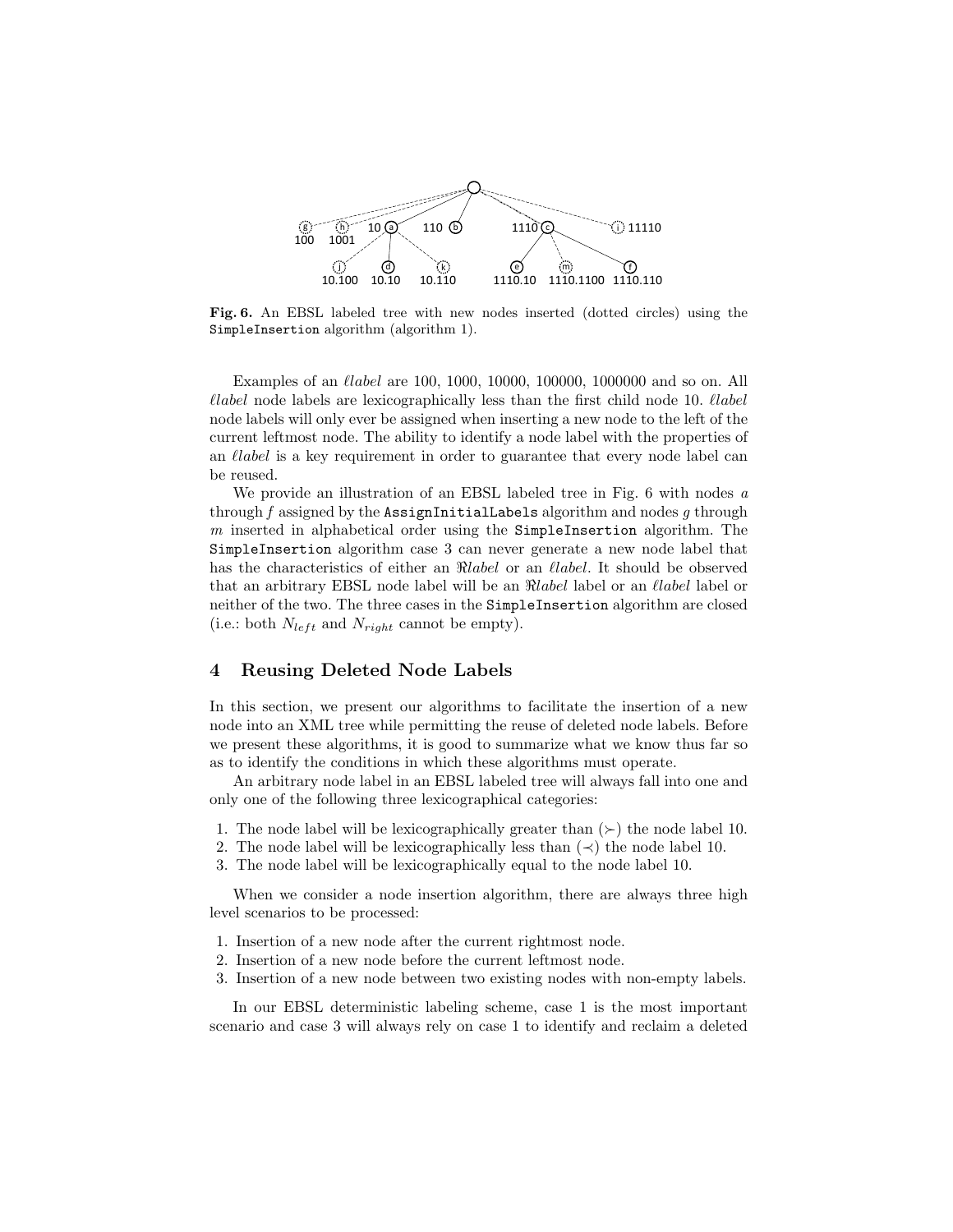Algorithm 2: Insert New Node After Rightmost Node.

|                | /* This algorithm inserts a new node after the current rightmost node $N_{left}$ and, if it<br>exists, reuses the deleted node label to the right of $N_{left}$ that was originally used<br>to create $N_{left}$ .<br>$\ast/$<br><b>input</b> : left self_label $N_{left}$ , $N_{left}$ is not empty<br><b>output</b> : New self-label $N_{new}$ such that $N_{left} \prec N_{new}$ |
|----------------|-------------------------------------------------------------------------------------------------------------------------------------------------------------------------------------------------------------------------------------------------------------------------------------------------------------------------------------------------------------------------------------|
|                | 1 begin                                                                                                                                                                                                                                                                                                                                                                             |
|                | if $(N_{left} == 10)$ then                                                                                                                                                                                                                                                                                                                                                          |
| $\frac{3}{4}$  | $\begin{array}{c}\n\cdot & N_{new} \longleftarrow 1 \oplus N_{left} ;\n\end{array}$<br><b>return</b> $N_{new}$ ;<br>// Apply SimpleInsertion algorithm, Case 2                                                                                                                                                                                                                      |
|                |                                                                                                                                                                                                                                                                                                                                                                                     |
| 5              |                                                                                                                                                                                                                                                                                                                                                                                     |
|                | /* The Following IF statement is processed when $N_{left} \prec 10$ .<br>$\ast/$                                                                                                                                                                                                                                                                                                    |
| 6              | else if (prefix of $N_{left} = 100$ ) then                                                                                                                                                                                                                                                                                                                                          |
| $\overline{7}$ | $N_{new} \leftarrow$ SelectNewRightmostNodeLessThan10( $N_{left}$ );                                                                                                                                                                                                                                                                                                                |
| 8              | return $N_{new}$ ;                                                                                                                                                                                                                                                                                                                                                                  |
| - 9            |                                                                                                                                                                                                                                                                                                                                                                                     |
|                | /* The Following IF statement is processed when 10 $\prec N_{left}$ .<br>$* /$                                                                                                                                                                                                                                                                                                      |
| 10             | else if (prefix of $N_{left} = 11$ ) then                                                                                                                                                                                                                                                                                                                                           |
| 11             | $N_{new} \leftarrow$ SelectNewRightmostNodeGreaterThan10( $N_{left}$ );                                                                                                                                                                                                                                                                                                             |
| 12             | return $N_{new}$ ;                                                                                                                                                                                                                                                                                                                                                                  |
| 13             | end                                                                                                                                                                                                                                                                                                                                                                                 |
|                | 14 end                                                                                                                                                                                                                                                                                                                                                                              |

node label. Case 2 has a natural symmetry with case 1. Due to space restrictions, case 2 is not included in this paper. We first present the algorithms for case 1, followed by the algorithm for case 3.

#### 4.1 Inserting a New Node after the Rightmost Node

Algorithm 2 is the EBSL InsertNewNodeAfterRightmostNode encoding algorithm that supports the reuse of deleted node labels. Algorithm 2 takes one node label as input, the non-empty left self-label  $N_{left}$ . This algorithm will output a new node label  $N_{new}$  such that  $N_{new}$  will be the reclaimed deleted node label to the right of  $N_{left}$  that was originally used to create  $N_{left}$  or a newly generated node label if there is no deleted node label available to be reused.

Essentially, the purpose of algorithm 2 is to determine the prefix of  $N_{left}$ , and based on the prefix, to call a function which will determine exactly what the new node label should be. If the node label  $N_{left}$  has the prefix 100, the function SelectNewRightmostNodeLessThan10 will be invoked and will identify and reclaim a deleted node label if one exists, otherwise it will generate a new node label. If the node label  $N_{left}$  has the prefix 11, the function SelectNewRightmostNodeGreaterThan10 will be invoked and will identify and reclaim a deleted node label if one exists, otherwise it will generate a new node label. The details of these functions will be presented later in this section.

#### 4.2 Function SelectNewRightmostNodeLessThan10

Algorithm 3 contains the pseudocode of the function SelectNewRightmostNode LessThan10. This function receives as input the current rightmost node label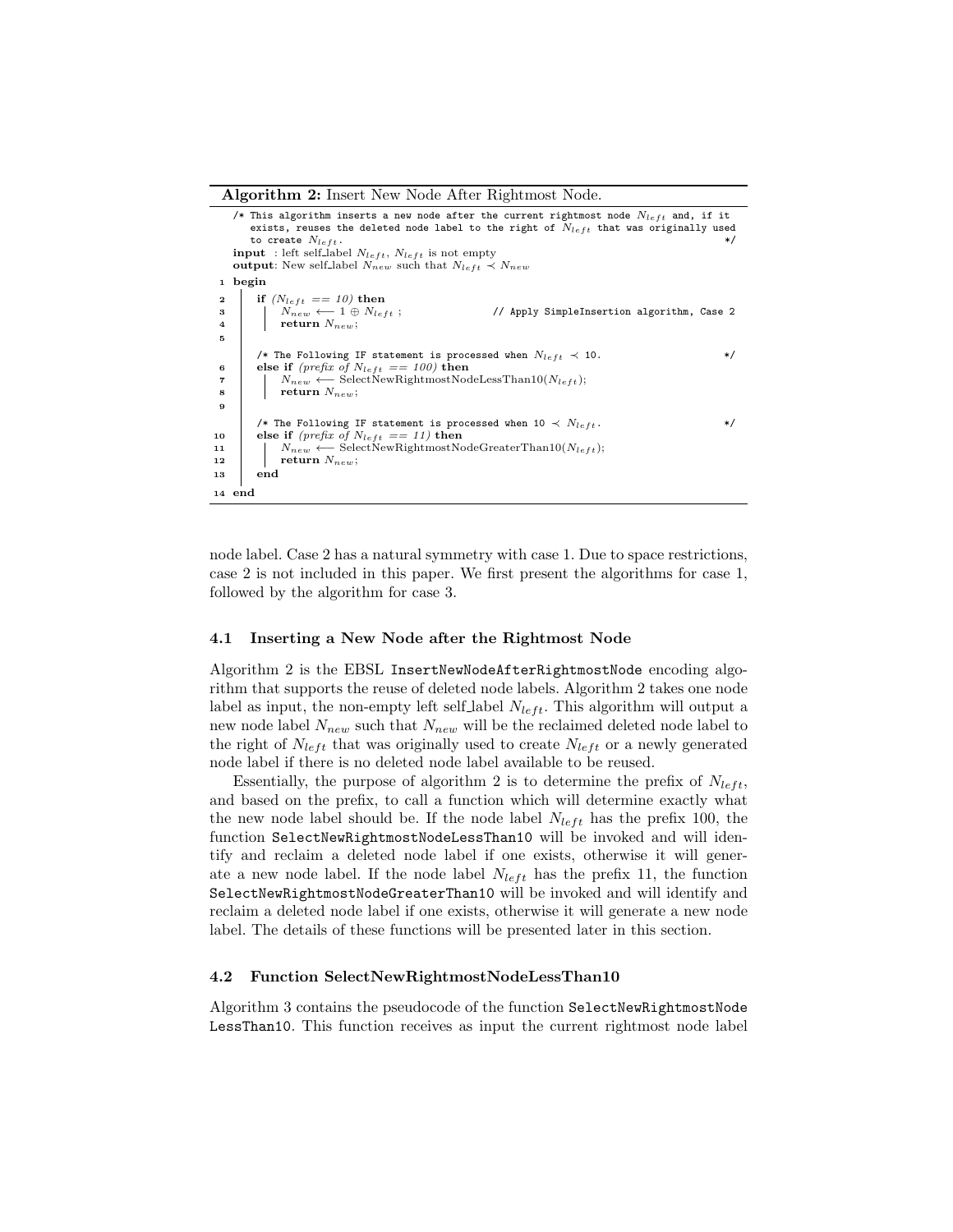#### Algorithm 3: SelectNewRightmostNodeLessThan10.

|                                     | /* This algorithm takes as input the current rightmost node $N_{left}$ such that $N_{left}$ $\prec$<br>10, and selects a deleted node label lexicographically greater than $N_{left}$ . We are<br>certain there exists at least one deleted node label to the right of $N_{left}$ because<br>the first self_label assigned by the AssignInitialLabels algorithm is always 10 and<br>the current rightmost node $N_{left} \prec 10$ , therefore label 10 has been deleted.<br><b>input</b> : left self-label $N_{left}$ , $N_{left}$ is not empty, $N_{left} \prec 10$<br><b>output</b> : New self-label $N_{new}$ such that $N_{left} \prec N_{new}$ | $*$   |
|-------------------------------------|------------------------------------------------------------------------------------------------------------------------------------------------------------------------------------------------------------------------------------------------------------------------------------------------------------------------------------------------------------------------------------------------------------------------------------------------------------------------------------------------------------------------------------------------------------------------------------------------------------------------------------------------------|-------|
|                                     | 1 begin                                                                                                                                                                                                                                                                                                                                                                                                                                                                                                                                                                                                                                              |       |
|                                     | /* Remember $N_{left}$ has prefix 100.                                                                                                                                                                                                                                                                                                                                                                                                                                                                                                                                                                                                               | $* /$ |
| $\mathbf{2}$<br>3<br>$\overline{4}$ | if (lastbit of $N_{left}$ == '0') then<br>$N_{new} \leftarrow$ substring( $N_{left}$ , 1, len( $N_{left}$ ) - 1);                                                                                                                                                                                                                                                                                                                                                                                                                                                                                                                                    |       |
| 5                                   | else if <i>(lastbit of N<sub>left</sub></i> == '1') then                                                                                                                                                                                                                                                                                                                                                                                                                                                                                                                                                                                             |       |
| 6                                   | $N_{temp} \leftarrow N_{left};$                                                                                                                                                                                                                                                                                                                                                                                                                                                                                                                                                                                                                      |       |
| $\overline{\phantom{a}}$            | while <i>(lastbit of N<sub>temp</sub></i> == '1') do<br>$/*$ Remove all consecutive 1 bits from the end of label.                                                                                                                                                                                                                                                                                                                                                                                                                                                                                                                                    | $*$   |
| 8                                   | /* Remove all concounts<br>$N_{temp} \leftarrow$ substring( $N_{temp}$ , 1, len( $N_{temp}$ ) - 1);                                                                                                                                                                                                                                                                                                                                                                                                                                                                                                                                                  |       |
| 9                                   | end                                                                                                                                                                                                                                                                                                                                                                                                                                                                                                                                                                                                                                                  |       |
| 10                                  | $N_{new} \leftarrow$ substring $(N_{temp}, 1, len(N_{temp}) - 1);$<br>/* Reclaim the deleted node label on RHS originally used to create $N_{left}$ .                                                                                                                                                                                                                                                                                                                                                                                                                                                                                                | $* /$ |
| 11                                  | end                                                                                                                                                                                                                                                                                                                                                                                                                                                                                                                                                                                                                                                  |       |
| 12 end                              |                                                                                                                                                                                                                                                                                                                                                                                                                                                                                                                                                                                                                                                      |       |

 $N_{left}$  with a non-empty self label such that  $N_{left} \prec 10$ . The purpose of this function is to identify and reclaim the deleted node label (if it exists) to the right of  $N_{left}$  that was originally used to create  $N_{left}$ . If a deleted node label is not available to be reused, the function should generate a new node label. From a high level point of view, there are just two cases to consider when inserting a new node to the right of the current rightmost node  $N_{left}$  when  $N_{left} \prec 10$ :

- 1. The first case is when the node label  $N_{left}$  was itself created as a result of an insertion operation to the left of a leftmost  $\ell label$  node and therefore  $N_{left}$ also has the properties of an  $\ell label$  (e.g.: 100, 1000, 10000, 100000). In this case,  $N_{new}$  will be selected such that  $N_{new}$  is the *label* lexicographically greater than  $N_{left}$  where length $(N_{left}) = m$  and length $(N_{new}) = m-1$ . For example, if the current rightmost node label  $N_{left} = 1000$ , then  $N_{new} = 100$ .
- 2. The second case exploits the fact that all other node labels  $\prec 10$  must have resulted from an insertion operation between two existing nodes with nonempty labels. Therefore, if  $N_{left}$  is the current rightmost node, and  $N_{left}$ was created as the result of an insertion operation between two nodes with non-empty labels, then we know for certain at least one deleted node label exist to the right of  $N_{left}$  (i.e.: the deleted node label to the right of  $N_{left}$ that was original used to create  $N_{left}$ ). In this second case, we will reuse the deleted node label to the right of  $N_{left}$  that was originally used to create  $N_{left}$ .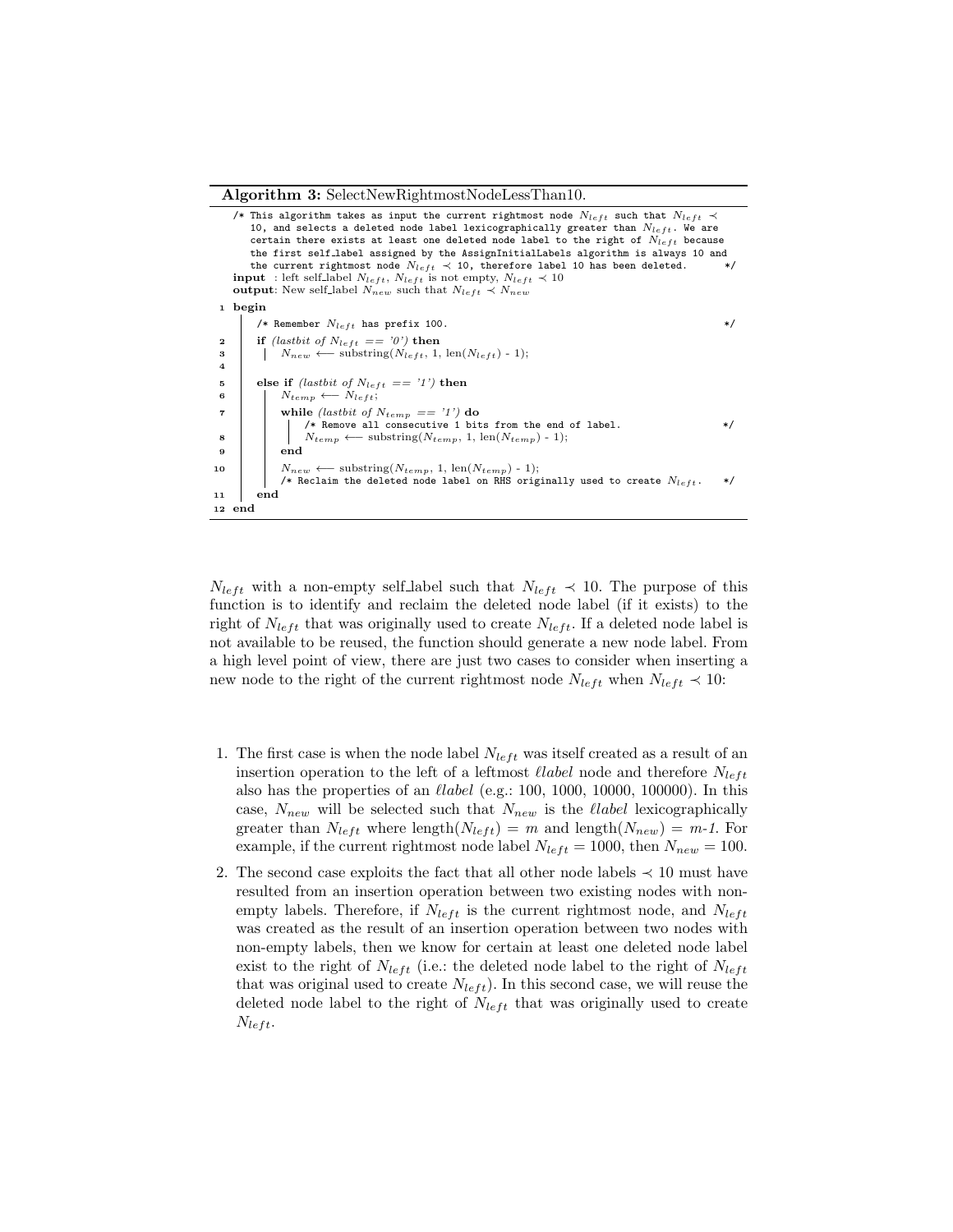Algorithm 4: SelectNewRightmostNodeGreaterThan10.

|          | /* This algorithm takes as input the current rightmost node $N_{left}$ such that 10 $\prec$<br>$N_{left}$ .<br><b>input</b> : left self-label $N_{left}$ , $N_{left}$ is not empty, $10 \prec N_{left}$<br><b>output</b> : New self-label $N_{new}$ such that $N_{left} \prec N_{new}$                                                                                                                                              | $*$ |
|----------|-------------------------------------------------------------------------------------------------------------------------------------------------------------------------------------------------------------------------------------------------------------------------------------------------------------------------------------------------------------------------------------------------------------------------------------|-----|
|          | 1 begin                                                                                                                                                                                                                                                                                                                                                                                                                             |     |
|          | /* Remember $N_{left}$ has prefix 11.                                                                                                                                                                                                                                                                                                                                                                                               | */  |
| 2<br>з   | if <i>(lastbit of N<sub>left</sub></i> == '0') then<br>$N_{temp} \leftarrow$ substring( $N_{left}$ , 1, len( $N_{left}$ ) - 1);<br>/* Remove the last 0 bit from the label $N_{left}$ .                                                                                                                                                                                                                                             | */  |
| 4<br>5   | if $(AllBitsAreOne (N_{temp}))$ then<br>/* Confirms $N_{left}$ is an $\Re label$ .<br>$N_{new} \longleftarrow N_{temp} \oplus 10;$                                                                                                                                                                                                                                                                                                  | */  |
|          | /* Insert new label according to simple insertion rules, Case 2.<br>else                                                                                                                                                                                                                                                                                                                                                            | $*$ |
| 6<br>7   | $N_{new} \longleftarrow N_{temp};$<br>/* Otherwise, reclaim deleted node label on RHS originally used to create<br>$N_{left}$ by simply removing the last 0 bit (line 3).                                                                                                                                                                                                                                                           | */  |
| 8        | end                                                                                                                                                                                                                                                                                                                                                                                                                                 |     |
| 9        |                                                                                                                                                                                                                                                                                                                                                                                                                                     |     |
| 10       | else if <i>(lastbit of</i> $N_{left}$ == '1') then<br>/* In this case, the $N_{left}$ label was originally created by appending a 1 bit<br>to a label on the LHS of $N_{left}$ . However, we want to find the deleted node<br>label on the RHS that was originally used to create $N_{left}$ . Therefore we mus<br>first remove all consecutive 1 bits, and then finally remove the last 0 bit<br>to obtain the deleted node label. | */  |
| 11       | $N_{temp} \leftarrow N_{left};$                                                                                                                                                                                                                                                                                                                                                                                                     |     |
| 12       | while <i>(lastbit of</i> $N_{temp} =$ $\langle 1' \rangle$ do<br>/* Remove all consecutive 1 bits from the end of label.                                                                                                                                                                                                                                                                                                            | */  |
| 13       | $N_{temp} \leftarrow$ substring $(N_{temp}, 1, len(N_{temp}) - 1);$                                                                                                                                                                                                                                                                                                                                                                 |     |
| 14<br>15 | end<br>$N_{new} \leftarrow$ substring( $N_{temp}$ , 1, len( $N_{temp}$ ) - 1);<br>/* Remove the last O bit to reclaim the deleted node label on RHS originally<br>used to create $N_{left}$ .                                                                                                                                                                                                                                       | */  |
| 16       | end                                                                                                                                                                                                                                                                                                                                                                                                                                 |     |
|          | 17 end                                                                                                                                                                                                                                                                                                                                                                                                                              |     |

#### 4.3 Function SelectNewRightmostNodeGreaterThan10

Algorithm 4 contains the pseudocode of the function SelectNewRightmostNode GreaterThan10. This function receives as input the current rightmost node label  $N_{left}$  with a non-empty self label such that  $10 \prec N_{left}$ . The purpose of this function is to identify and reclaim the deleted node label to the right of  $N_{left}$ that was originally used to create  $N_{left}$ . If a deleted node label is not available to be reused, the function generates a new node label. From a high level point of view, there are just two cases to consider when inserting a new node to the right of the current rightmost node  $N_{left}$  when  $10 \prec N_{left}$ :

1. The first case is when the node label  $N_{left}$  was itself created as a result of an insertion operation to the right of a rightmost  $\Re label$  and therefore  $N_{left}$  also has the properties of an  $\Re label$  (e.g.: 110, 1110, 11110, 111110). In this case,  $N_{new}$  will be selected such that  $N_{new}$  is the smallest  $\Re label$  lexicographically greater than  $N_{left}$ . For example, if the current rightmost node label  $N_{left}$  = 110, then  $N_{new} = 1110$ .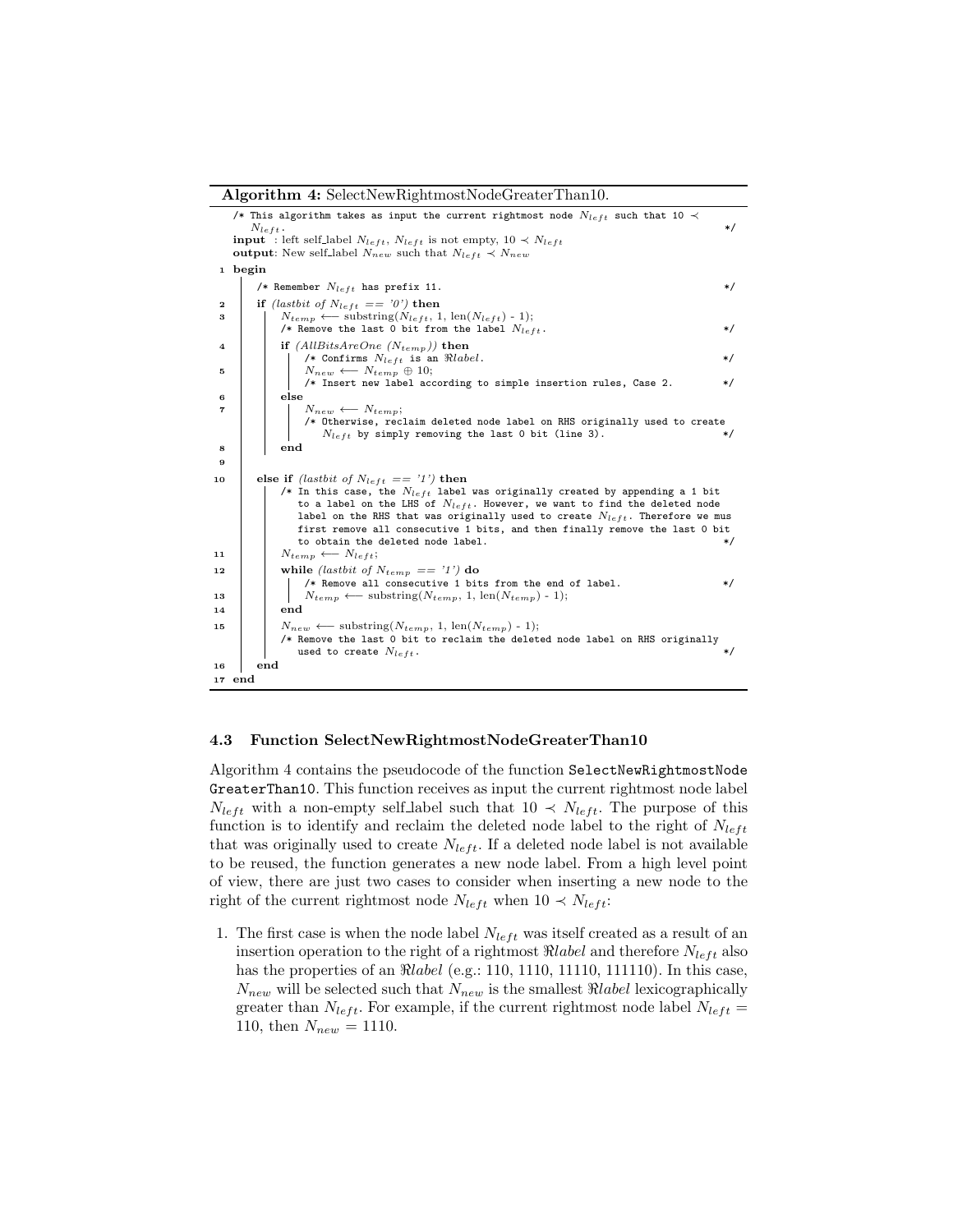Algorithm 5: Insert New Node Between Two Existing Nodes (Reuse)

```
/* This algorithm inserts a new node between two existing consecutive nodes with
     non-empty labels. */input : left self_label N_{left} is not empty, right self_label N_{right} is not empty
  output: New self label N_{new} such that N_{left} \prec N_{new} \prec N_{right}1 begin<br>2 | NN_{temp} \leftarrow InsertNewNodeAfterRightmostNode (N_{left});
\texttt{s} if (N_{temp} \prec N_{right}) then
4 | N_{new} \longleftarrow N_{temp};\frac{4}{5} else
6 | N_{new} \leftarrow SimpleInsertion (N_{left}, N_{right});
7 end
8 return N_{new}9 end
```
2. The second case exploits the fact that all other node labels  $\succ$  10 must have resulted from an insertion operation between two existing nodes with nonempty labels. Therefore, if  $N_{left}$  is the current rightmost node, and  $N_{left}$ was created as the result of an insertion operation between two nodes with non-empty labels, then we know for certain there must be at least one deleted node label available to the right of  $N_{left}$  (i.e.: the deleted node label to the right of  $N_{left}$  that was originally used to create  $N_{left}$ ). In this second case, we will reuse the deleted node label to the right of  $N_{left}$  that was originally used to create  $N_{left}$ .

## 4.4 Inserting a New Node between Two Existing Nodes with Non-Empty Labels

Algorithm 5 is the EBSL InsertNewNodeBetweenTwoExistingNodes encoding algorithm that supports the reuse of deleted node labels. Algorithm 5 initially invokes the function InsertNewNodeAfterRightmostNode passing the node label  $N_{left}$  as a parameter and returns a temporary node label  $N_{temp}$ . If  $N_{left}$  is an Rlabel, then  $N_{temp}$  will be assigned the smallest Rlabel lexicographically greater than  $N_{left}$  (e.g.: if  $N_{left} = 110$ , then  $N_{temp} = 1110$ ). If  $N_{left}$  is an  $\ell label$ , then  $N_{temp}$  will be assigned the *llabel* lexicographically greater than  $N_{left}$  such that length( $N_{left}$ ) = m and length( $N_{temp}$ ) = m-1 (e.g.: if  $N_{left}$  = 1000, then  $N_{temp}$ = 100). If  $N_{left}$  is neither an  $\Re label$  nor an  $\ell label$ , then  $N_{temp}$  will be assigned the node label to the right of  $N_{left}$  that was originally used to create  $N_{left}$  (e.g.: if  $N_{left} = 11001$ , then  $N_{temp} = 110$ . Finally, the node label  $N_{temp}$  will fall under one of three lexicographic conditions:

- 1. If the  $N_{temp}$  label is lexicographically less than  $N_{right}$ , then  $N_{temp}$  is a deleted node label and is available for reuse. Therefore,  $N_{new}$  is assigned the label of  $N_{temp}$ .
- 2. If the  $N_{temp}$  label is lexicographically equal to  $N_{right}$ , then the  $N_{temp}$  label is already in use and assigned to  $N_{right}$ . Therefore,  $N_{new}$  is assigned a new node label generated by the SimpleInsertion algorithm.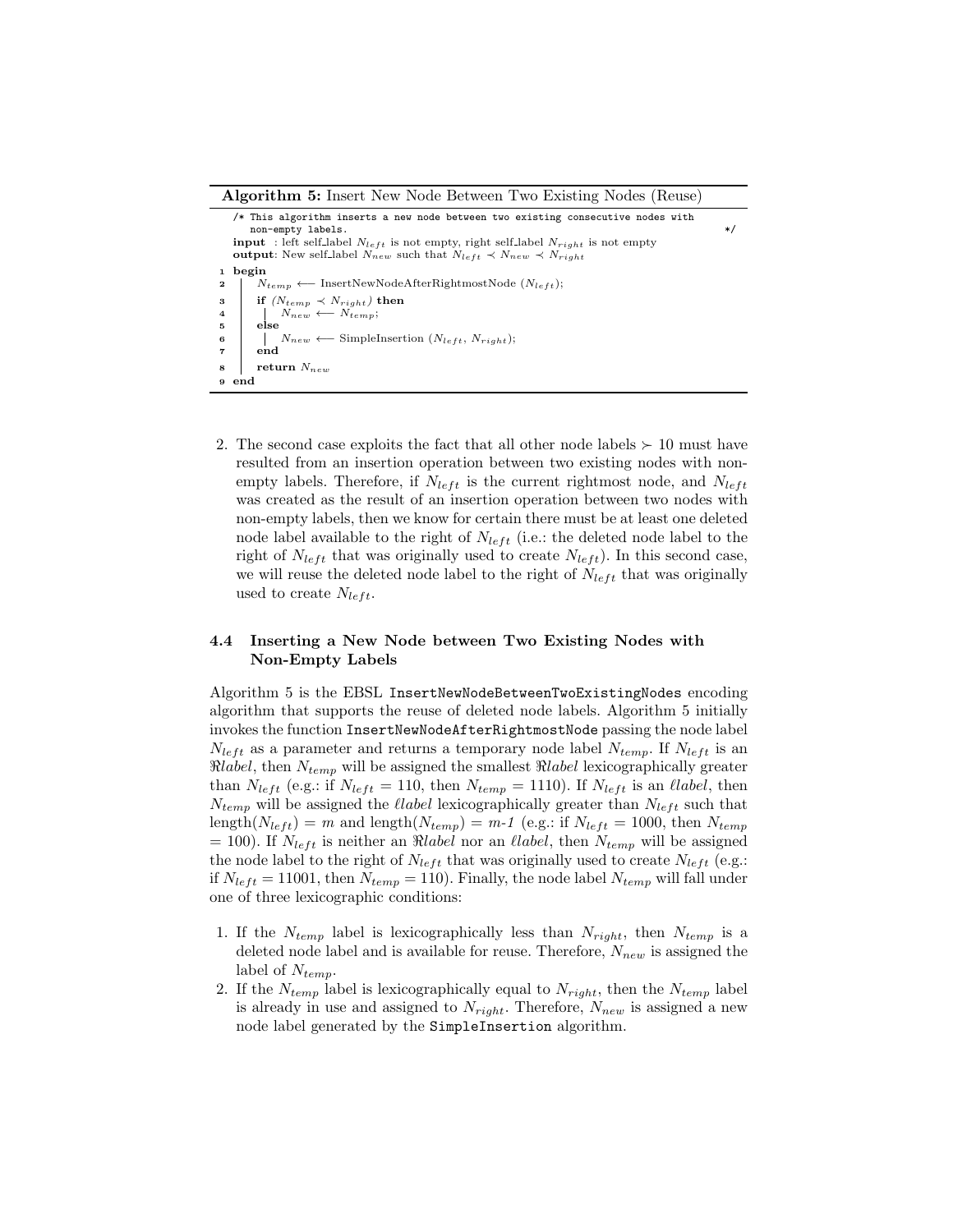3. If the  $N_{temp}$  label is lexicographically greater than  $N_{right}$ , then there are no deleted node labels available between  $N_{left}$  and  $N_{right}$ . Therefore,  $N_{new}$  is assigned a new node label generated by the SimpleInsertion algorithm.

It may be observed that the InsertNewNodeBetweenTwoExistingNodes algorithm does not select the smallest deleted node label available between two given consecutive node labels. In an XML tree, when given  $\kappa$  nodes to insert, the  $\kappa$  nodes must be inserted in document order. The labeling scheme cannot arbitrarily decide the order in which to insert the nodes. By initially selecting the shortest deleted node label available, the V-CDBS labeling scheme ensures the node labels between  $N_{left}$  and the shortest deleted node label will remain unused when inserting a contiguous sequence of nodes between two consecutive node labels. Due to the deterministic labeling property of our EBSL labeling scheme, the InsertNewNodeBetweenTwoExistingNodes algorithm will always select the deleted node label immediately to the right of  $N_{left}$  if it exists. Otherwise, it will always select the  $\Re label$  or  $\ell label$  to the immediate right of  $N_{left}$  when  $N_{left}$ is an Rlabel or llabel respectively. Consequently the deterministic property of the EBSL labeling scheme always guarantees that every deleted node label can be reused. Holistically, the EBSL labeling scheme will always select the shortest deleted node labels available when inserting a sequence of nodes between two given nodes that contain a sequence of deleted node labels.

## 5 Conclusions

In this paper, we presented our Enhanced Binary String Labeling scheme (EBSL) supporting XML updates. EBSL does not require the relabeling of existing nodes nor the recalculation of any values when inserting new nodes in an XML tree. EBSL guarantees every deleted node label can be reused, all assigned nodes labels are unique and document order is maintained. EBSL supports a deleted label reuse strategy that best suits the nature of node insertions and node deletions in an XML tree.

As part of our future work, we will perform an analysis of the label size under various update scenarios and evaluate the computational complexity of our algorithms. We will also attempt to extract the underlying principles facilitating the reuse of deleted node label in our EBSL labeling scheme with the goal of specifying the core properties such that any binary string dynamic labeling scheme can support deleted node label reuse if they adapt their labeling scheme to encapsulate these properties. We will investigate the specification of an update operator to efficiently process bulk node insertions. This should be possible as every node is deterministically created based on the labels of the adjacent nodes. We will also investigate various label reuse strategies for the bulk update operator.